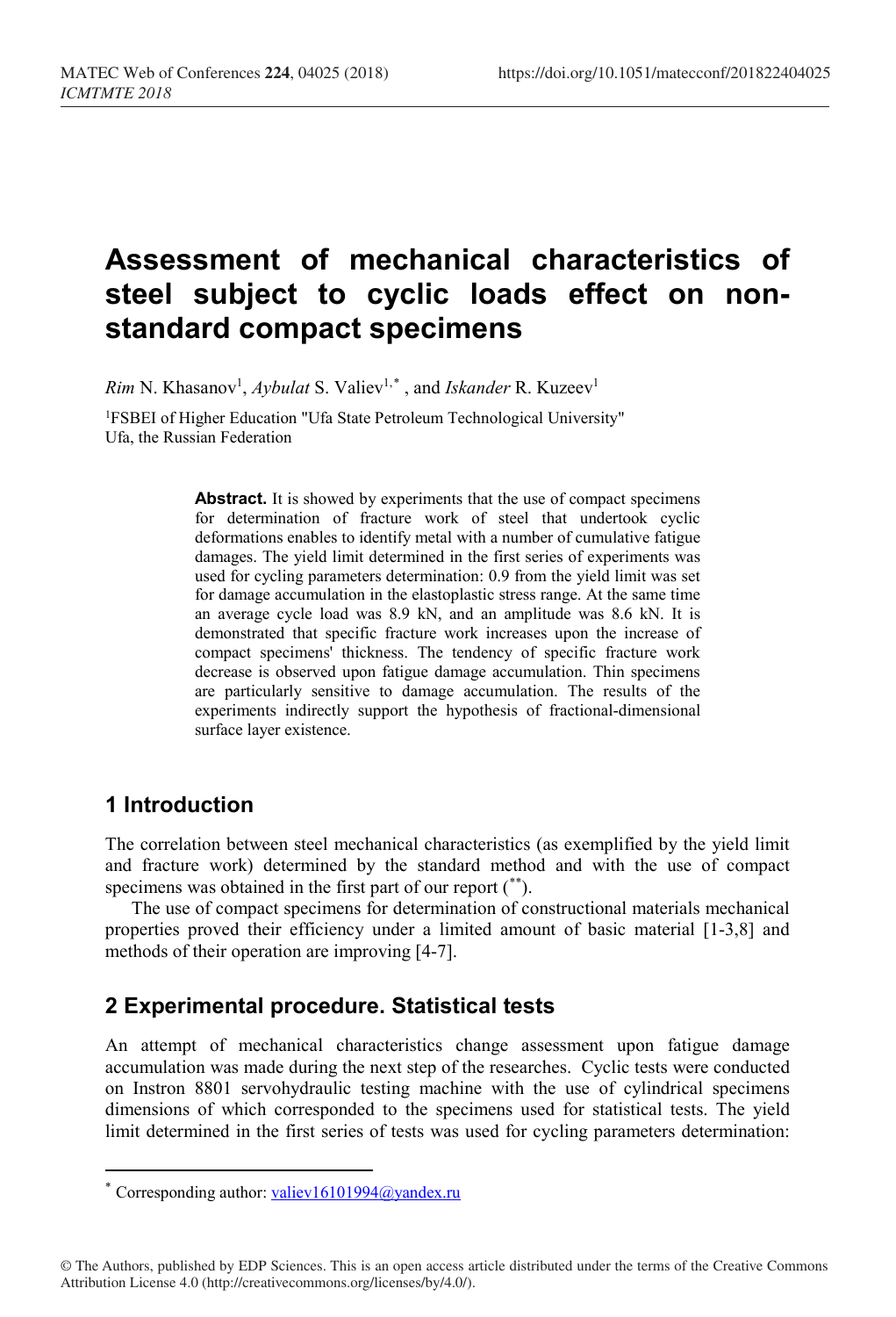0.9 from the yield limit was set for damage accumulation in the elastoplastic stress range. At the same time an average cycle load was 8.9 kN, and an amplitude was 8.6 kN as shown in Fig.1. This enabled to realize during the tests so-called "zero-based" cycling principle when plastic tension deformations are accumulated one-sidedly in the specimens. The specimens were loaded by fixed amount of cycles:  $3x10^4$ ,  $6x10^4$ ,  $9x10^4$ ,  $13,6x10^4$  cycles.



**Fig. 1.** Sine-shaped diagram for zero-based cycle.



**Fig. 2.** Standard tension diagram zones obtained by SPT-method.

Standard diagrams obtained by SPT-method (Fig.2) which were divided into the following zones were used for the analysis: I (elastic deformation), II (elastoplastic transition), III (plastic deformation), IV (formation and extension of microcracks), V (fractures softening zone) and VI (final fracture).

Let us analyse comparative diagrams of initial undeformed specimens and microspecimens cycled as per maximum amount of cycles  $13.6 \times 10^4$  that were used in our experiments, that were cut into compact specimens (Fig.3).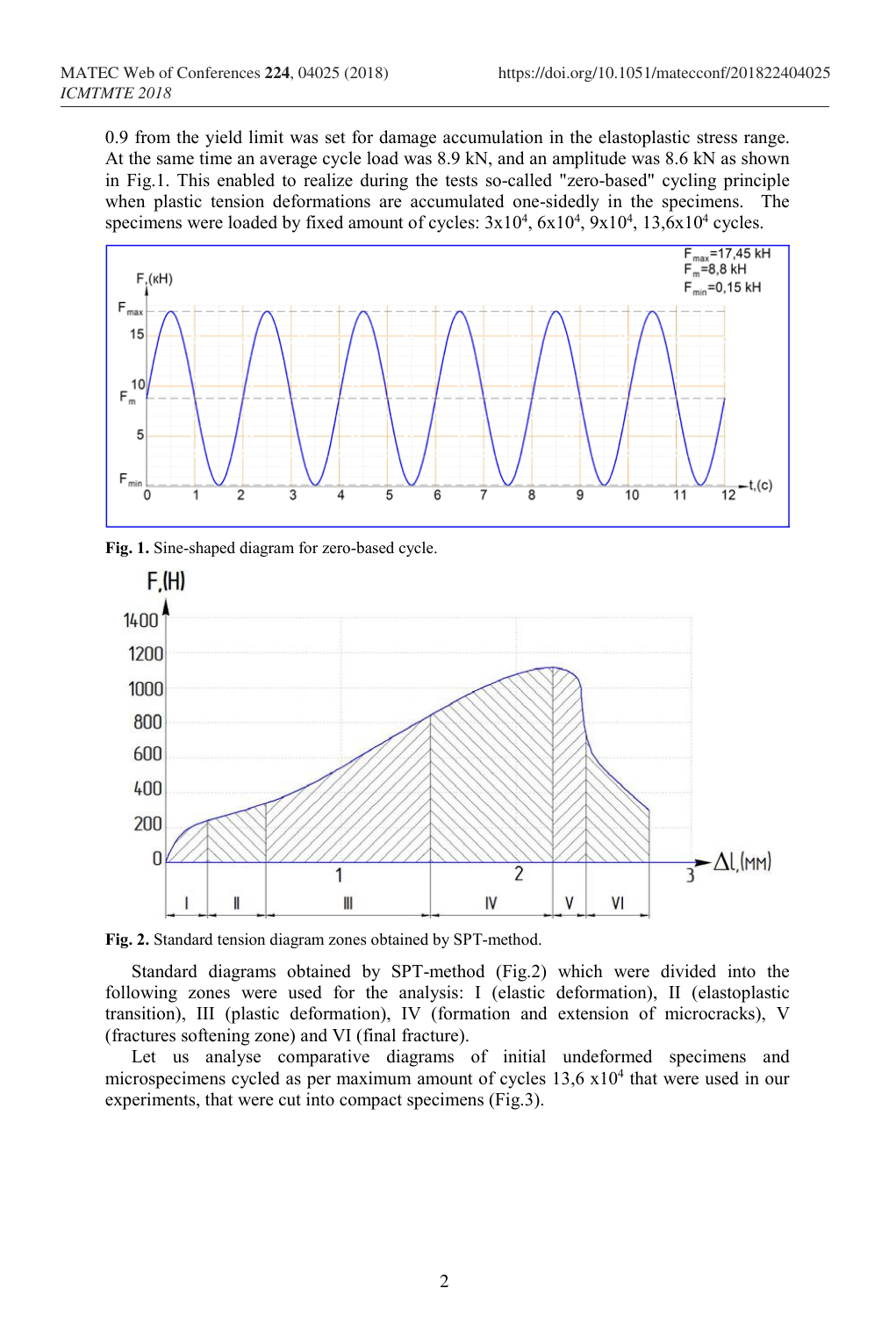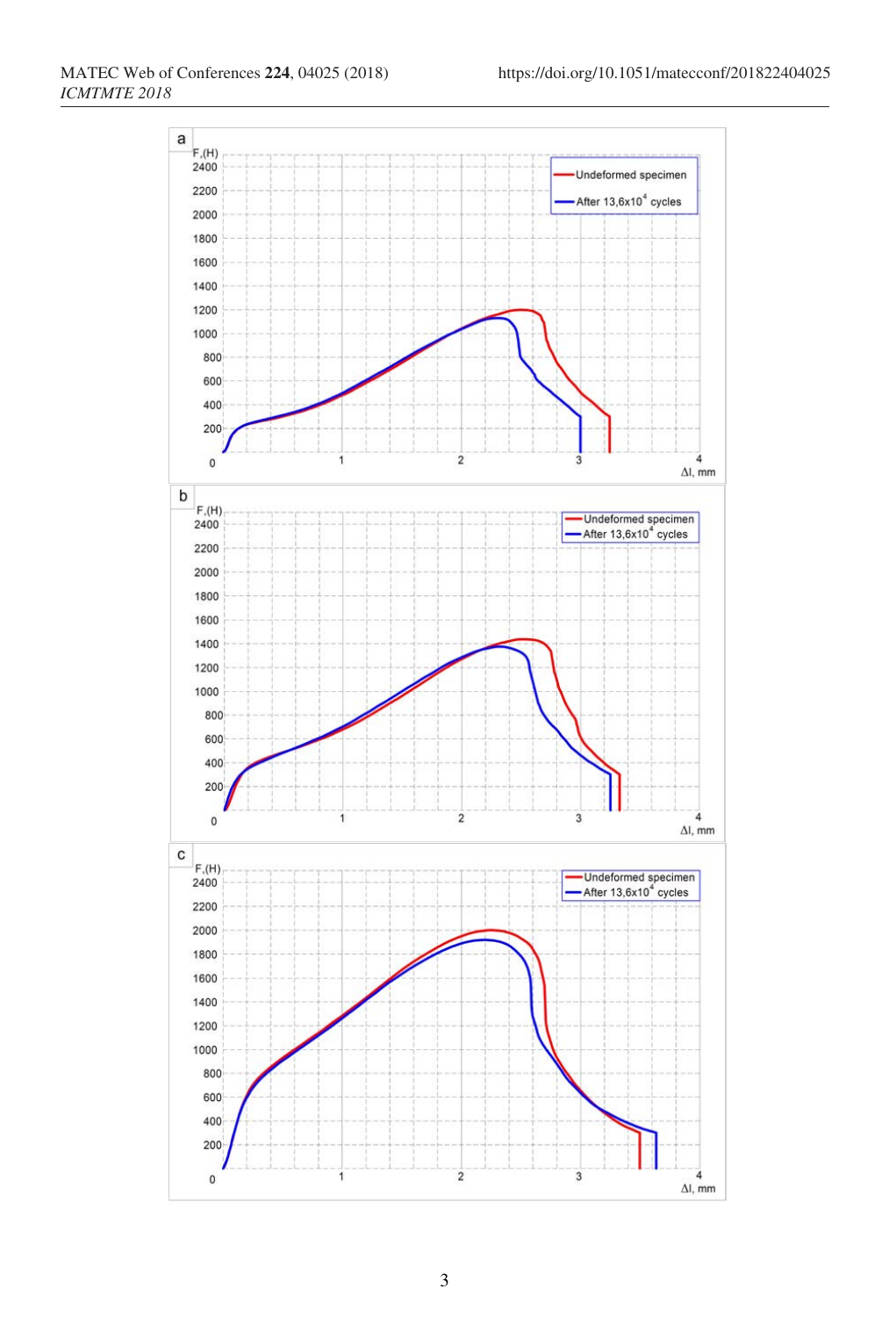

**Fig. 3.** Tension diagrams of compact samples of different thickness obtained after cyclic tension test  $(13,6 \times 10^4 \text{ cycles})$  of standard cylindrical specimens, mm: a - 0,6; b - 0,8; c - 1,0; d - 1,2.

Analysis of the obtained diagrams enables to make several conclusions. Within the hypothesis of fractional-dimensional surface layer existence in solid bodies [9] one can state the possible influence of the layer on fracture process of specimens thickness of which is less than 1 mm. Specific fracture work increases upon the increase of compact specimens' thickness. The tendency of specific fracture work decrease is observed upon fatigue damage accumulation. Thin specimens are particularly sensitive to damage accumulation. Authors associate this fact with availability of fractional-dimensional surface layer [9].

According to fracture diagrams one can evaluate expenses for separate fracture stages in compliance with Fig. 2:

$$
A_{\text{makerocrack}} = A_I + A_{II} + A_{III} + A_{IV} \tag{1}
$$

$$
A_{fracture} = A_I + A_{II} + A_{III} + A_{IV} + A_V \tag{2}
$$

$$
A_{full\,fractive} = A_I + A_{II} + A_{III} + A_{IV} + A_{V} + A_{VI}
$$
\n<sup>(3)</sup>

being  $A_I$ ,  $A_{II}$ ,  $A_{III}$ ,  $A_{IV}$ ,  $A_{VI}$  – works of the corresponding fracture diagram zones.

Comparative data was obtained for analysis, besides fracture work values were divided by area that was calculated as multiplication of indenter diameter with compact specimen thickness. Results are indicated in the table 1.

|                                       | <b>Thickness</b> | Amount of cycles (thousands) |         |         |         |         |
|---------------------------------------|------------------|------------------------------|---------|---------|---------|---------|
| <b>Type of work</b>                   | of               | 0                            | 30      | 52      | 90      | 136     |
|                                       | specimens        | <b>Relative works (H/mm)</b> |         |         |         |         |
| Macrocrack<br>formation               | 0.6              | 1358.75                      | 1242.54 | 1153.31 | 1085.98 | 1216.5  |
|                                       | 0.8              | 1331.38                      | 1349.42 | 1249.5  | 1357.81 | 1219.44 |
|                                       |                  | 1518.6                       | 1476.38 | 1315    | 1467.12 | 1435.43 |
| Fracture                              | 0.6              | 1561.5                       | 1439.5  | 1385.92 | 1226.81 | 1358.27 |
|                                       | 0.8              | 1672.63                      | 1630.61 | 1535.31 | 1615.98 | 1376.69 |
|                                       |                  | 1891.05                      | 1951.98 | 1683.55 | 1806.25 | 1831.63 |
| <b>Fracture with</b><br>crack opening | 0.6              | 1807.5                       | 1579.75 | 1606.75 | 1413.5  | 1614.31 |
|                                       | 0.8              | 1779.19                      | 1815.91 | 1776.71 | 1816.89 | 1647.28 |
|                                       |                  | 2111.1                       | 2064.83 | 1905.53 | 2009.88 | 2124.65 |

**Table 1**. Values of relative work of macrocrack formation, fracture and complete operation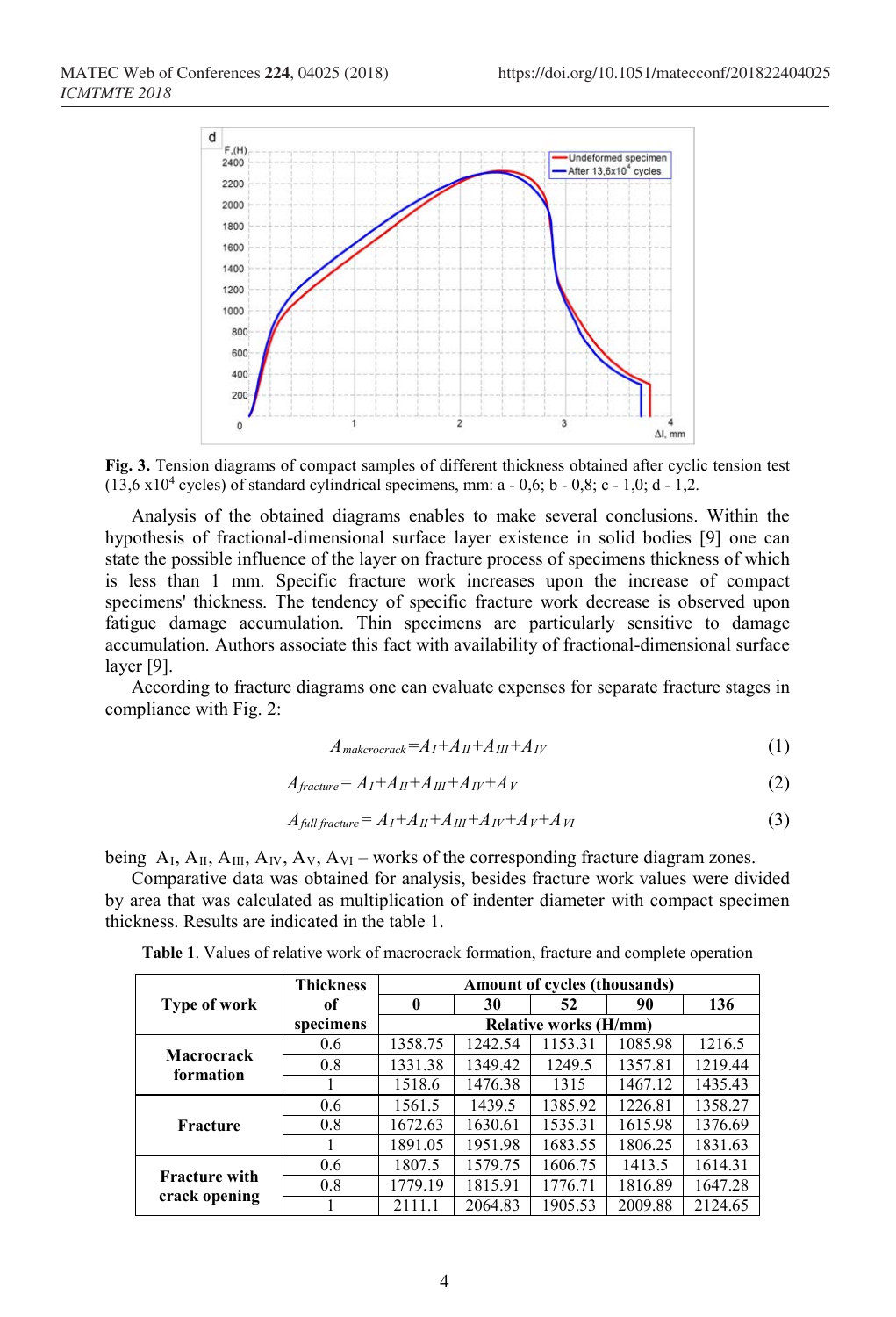For illustrative purposes the obtained variations of the specific fracture work with respect to the amount of load cycles are shown in Fig. 4-6. This is the way the sensitivity of SPT method for assessment of cumulative fatigue damages level in constructions as well as upon determination of causes of equipment accidents is shown.



**Fig. 4.** Variations of relative work of macrocracks formation with the respect to the amount of cycles for specimens of different thickness.



Amount of cycles, thousands

**Fig. 5.** Variations of relative fracture work with the respect to the amount of cycles for specimens of different thickness.



Amount of cycles, thousands

**Fig. 6.** Variations of full relative fracture work with the respect to the amount of cycles for specimens of different thickness.